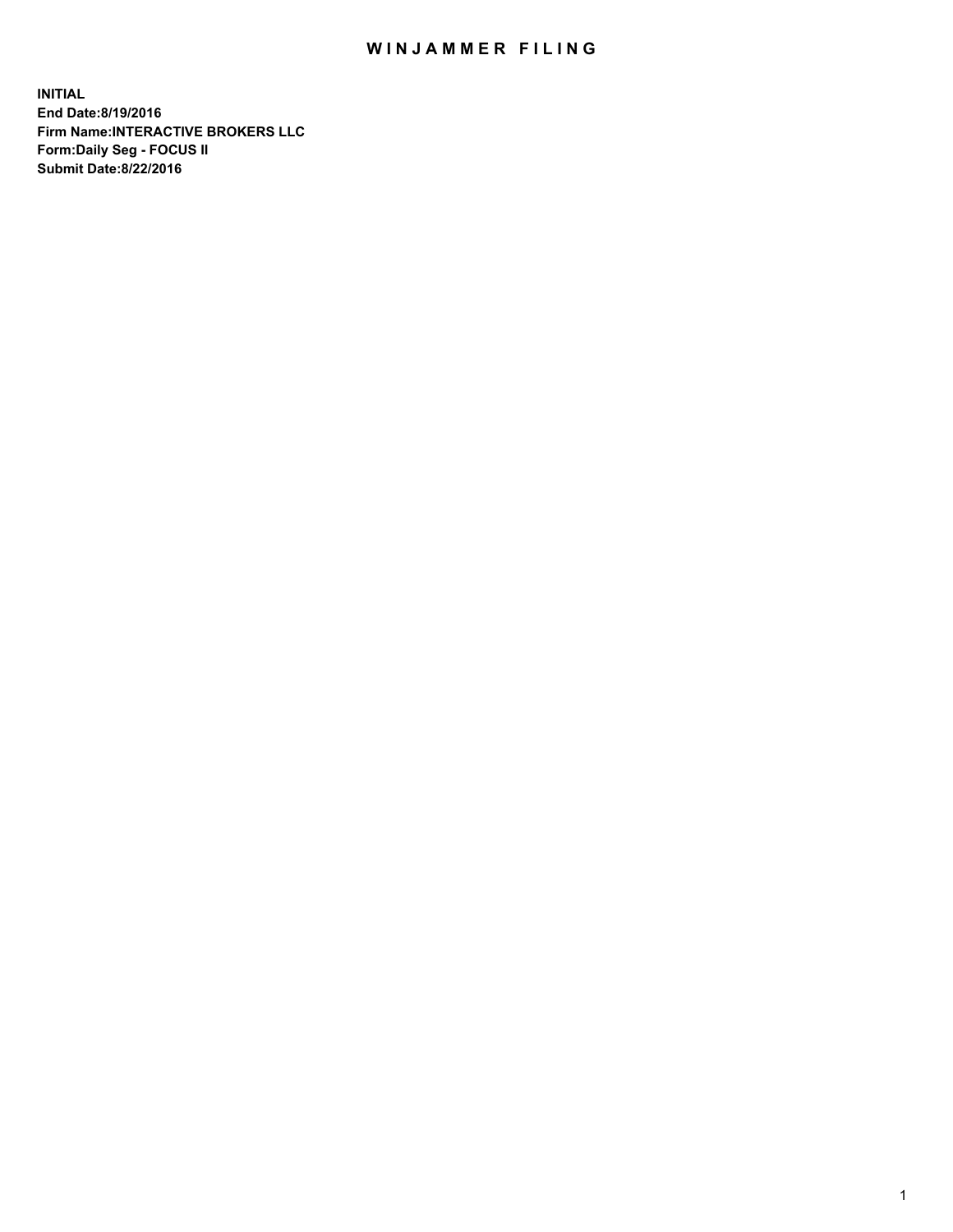## **INITIAL End Date:8/19/2016 Firm Name:INTERACTIVE BROKERS LLC Form:Daily Seg - FOCUS II Submit Date:8/22/2016 Daily Segregation - Cover Page**

| Name of Company<br><b>Contact Name</b><br><b>Contact Phone Number</b><br><b>Contact Email Address</b>                                                                                                                                                                                                                          | <b>INTERACTIVE BROKERS LLC</b><br>James Menicucci<br>203-618-8085<br>jmenicucci@interactivebrokers.c<br>om |
|--------------------------------------------------------------------------------------------------------------------------------------------------------------------------------------------------------------------------------------------------------------------------------------------------------------------------------|------------------------------------------------------------------------------------------------------------|
| FCM's Customer Segregated Funds Residual Interest Target (choose one):<br>a. Minimum dollar amount: ; or<br>b. Minimum percentage of customer segregated funds required:%; or<br>c. Dollar amount range between: and; or<br>d. Percentage range of customer segregated funds required between:% and%.                          | $\overline{\mathbf{0}}$<br>0<br>155,000,000 245,000,000<br>0 <sub>0</sub>                                  |
| FCM's Customer Secured Amount Funds Residual Interest Target (choose one):<br>a. Minimum dollar amount: ; or<br>b. Minimum percentage of customer secured funds required:%; or<br>c. Dollar amount range between: and; or<br>d. Percentage range of customer secured funds required between:% and%.                            | $\overline{\mathbf{0}}$<br>$\overline{\mathbf{0}}$<br>80,000,000 120,000,000<br>00                         |
| FCM's Cleared Swaps Customer Collateral Residual Interest Target (choose one):<br>a. Minimum dollar amount: ; or<br>b. Minimum percentage of cleared swaps customer collateral required:% ; or<br>c. Dollar amount range between: and; or<br>d. Percentage range of cleared swaps customer collateral required between:% and%. | $\overline{\mathbf{0}}$<br>$\overline{\mathbf{0}}$<br>0 <sub>0</sub><br><u>00</u>                          |

Attach supporting documents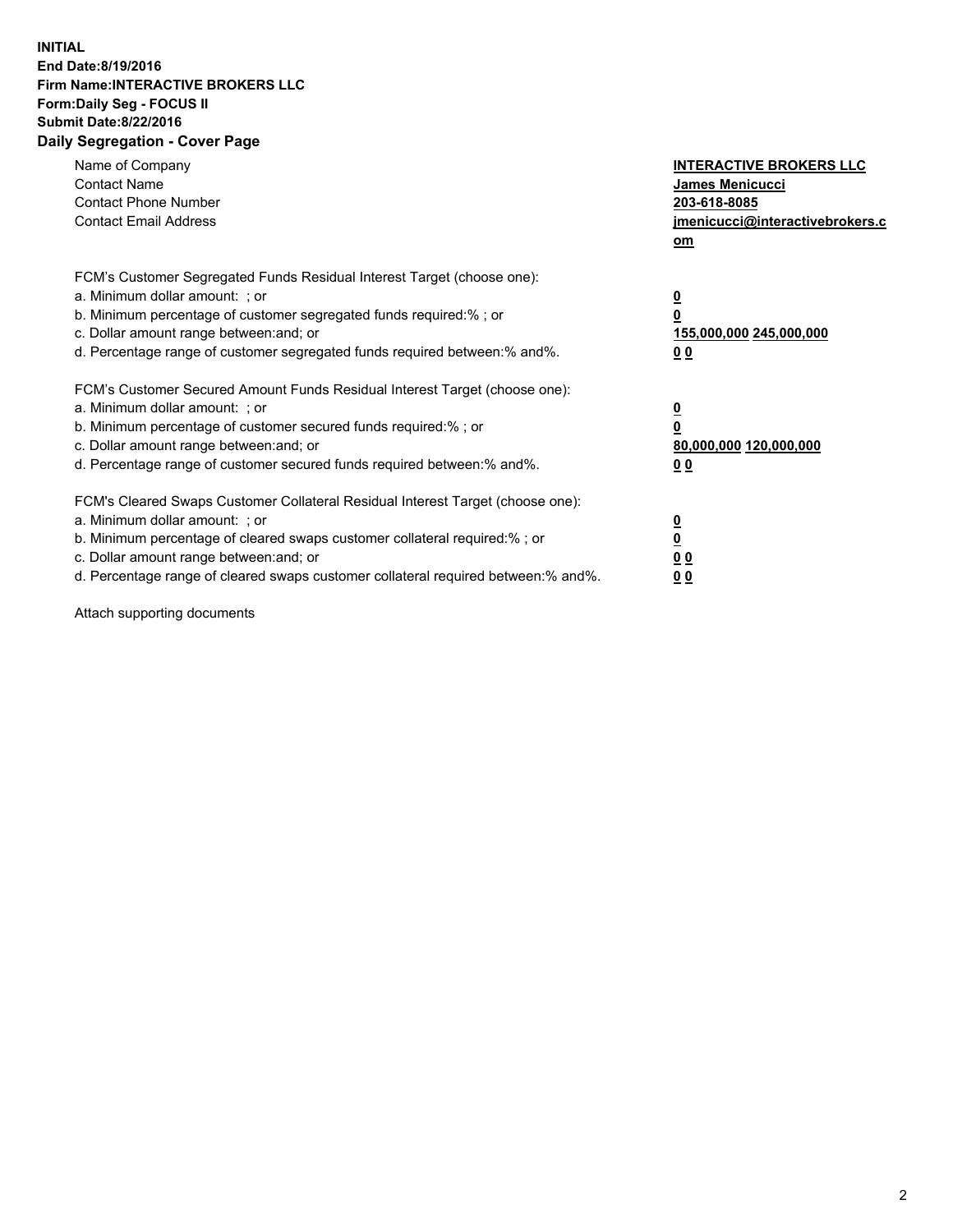## **INITIAL End Date:8/19/2016 Firm Name:INTERACTIVE BROKERS LLC Form:Daily Seg - FOCUS II Submit Date:8/22/2016 Daily Segregation - Secured Amounts**

|     | Daily Segregation - Secured Announts                                                                       |                                  |
|-----|------------------------------------------------------------------------------------------------------------|----------------------------------|
|     | Foreign Futures and Foreign Options Secured Amounts                                                        |                                  |
|     | Amount required to be set aside pursuant to law, rule or regulation of a foreign                           | $0$ [7305]                       |
|     | government or a rule of a self-regulatory organization authorized thereunder                               |                                  |
| 1.  | Net ledger balance - Foreign Futures and Foreign Option Trading - All Customers                            |                                  |
|     | A. Cash                                                                                                    | 353,942,557 [7315]               |
|     | B. Securities (at market)                                                                                  | $0$ [7317]                       |
| 2.  | Net unrealized profit (loss) in open futures contracts traded on a foreign board of trade                  | 20,888,858 [7325]                |
| 3.  | Exchange traded options                                                                                    |                                  |
|     | a. Market value of open option contracts purchased on a foreign board of trade                             | 325,806 [7335]                   |
|     | b. Market value of open contracts granted (sold) on a foreign board of trade                               | $-60,195$ [7337]                 |
| 4.  | Net equity (deficit) (add lines 1.2. and 3.)                                                               | 375,097,026 [7345]               |
| 5.  | Account liquidating to a deficit and account with a debit balances - gross amount                          | 58,964 [7351]                    |
|     | Less: amount offset by customer owned securities                                                           | 0 [7352] 58,964 [7354]           |
| 6.  | Amount required to be set aside as the secured amount - Net Liquidating Equity                             | 375, 155, 990 [7355]             |
|     | Method (add lines 4 and 5)                                                                                 |                                  |
| 7.  | Greater of amount required to be set aside pursuant to foreign jurisdiction (above) or line                | 375,155,990 [7360]               |
|     | 6.                                                                                                         |                                  |
|     | FUNDS DEPOSITED IN SEPARATE REGULATION 30.7 ACCOUNTS                                                       |                                  |
| 1.  | Cash in banks                                                                                              |                                  |
|     | A. Banks located in the United States                                                                      | 1,700,000 [7500]                 |
|     | B. Other banks qualified under Regulation 30.7                                                             | 0 [7520] 1,700,000 [7530]        |
| 2.  | Securities                                                                                                 |                                  |
|     | A. In safekeeping with banks located in the United States                                                  | 417,938,740 [7540]               |
|     | B. In safekeeping with other banks qualified under Regulation 30.7                                         | 0 [7560] 417,938,740 [7570]      |
| 3.  | Equities with registered futures commission merchants                                                      |                                  |
|     | A. Cash                                                                                                    | $0$ [7580]                       |
|     | <b>B.</b> Securities                                                                                       | $0$ [7590]                       |
|     | C. Unrealized gain (loss) on open futures contracts                                                        | $0$ [7600]                       |
|     | D. Value of long option contracts                                                                          | $0$ [7610]                       |
|     | E. Value of short option contracts                                                                         | 0 [7615] 0 [7620]                |
| 4.  | Amounts held by clearing organizations of foreign boards of trade                                          |                                  |
|     | A. Cash                                                                                                    | $0$ [7640]                       |
|     | <b>B.</b> Securities                                                                                       | $0$ [7650]                       |
|     | C. Amount due to (from) clearing organization - daily variation                                            | $0$ [7660]                       |
|     | D. Value of long option contracts                                                                          | $0$ [7670]                       |
|     | E. Value of short option contracts                                                                         | 0 [7675] 0 [7680]                |
| 5.  | Amounts held by members of foreign boards of trade                                                         |                                  |
|     | A. Cash                                                                                                    | 72,667,597 [7700]                |
|     | <b>B.</b> Securities                                                                                       | $0$ [7710]                       |
|     | C. Unrealized gain (loss) on open futures contracts                                                        | 1,378,606 [7720]                 |
|     | D. Value of long option contracts                                                                          | 325,792 [7730]                   |
|     | E. Value of short option contracts                                                                         | -60,192 [7735] 74,311,803 [7740] |
| 6.  | Amounts with other depositories designated by a foreign board of trade                                     | 0 [7760]                         |
| 7.  | Segregated funds on hand                                                                                   | $0$ [7765]                       |
| 8.  | Total funds in separate section 30.7 accounts                                                              | 493,950,543 [7770]               |
| 9.  | Excess (deficiency) Set Aside for Secured Amount (subtract line 7 Secured Statement<br>Page 1 from Line 8) | 118,794,553 [7380]               |
| 10. | Management Target Amount for Excess funds in separate section 30.7 accounts                                | 80,000,000 [7780]                |
| 11. | Excess (deficiency) funds in separate 30.7 accounts over (under) Management Target                         | 38,794,553 [7785]                |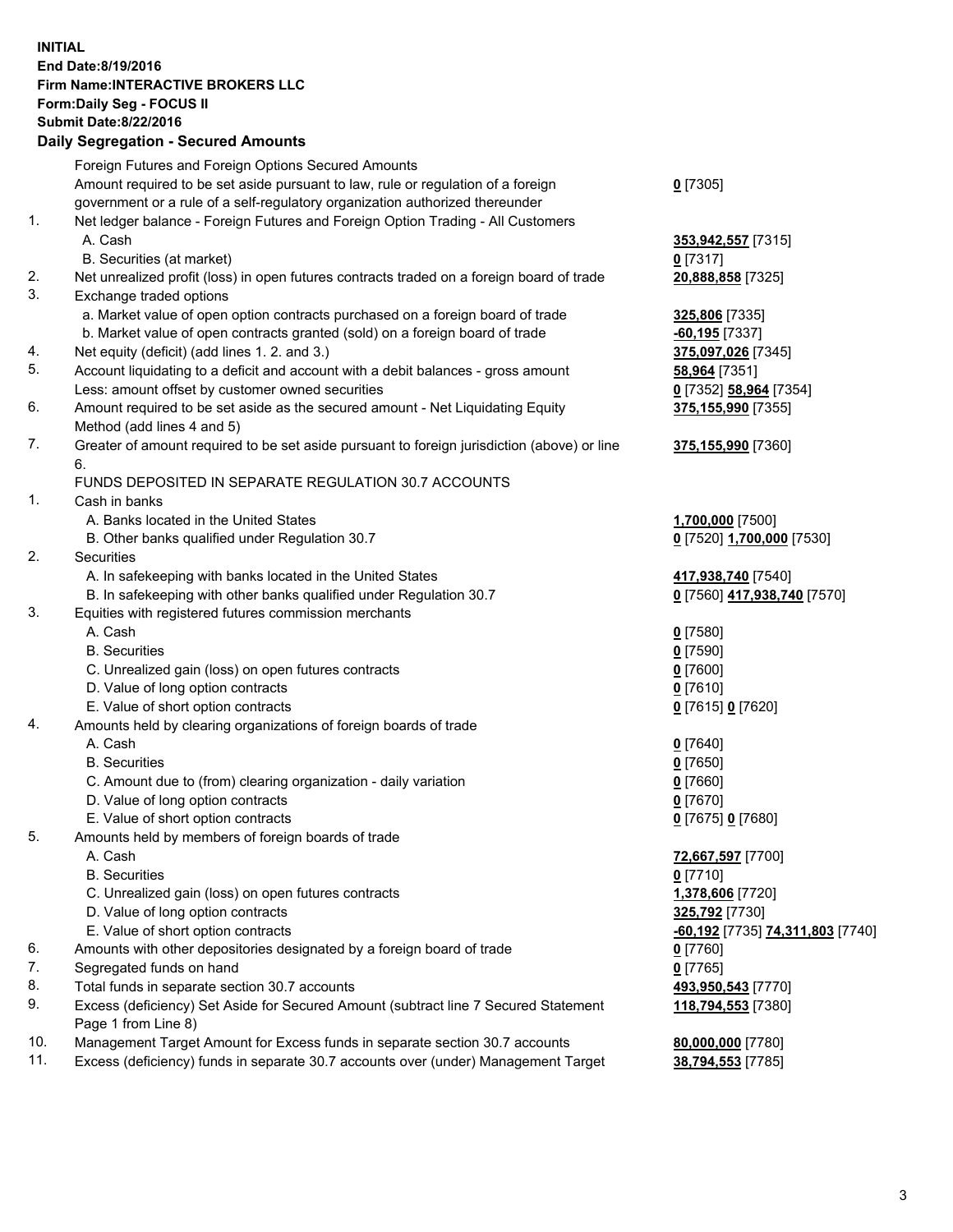**INITIAL End Date:8/19/2016 Firm Name:INTERACTIVE BROKERS LLC Form:Daily Seg - FOCUS II Submit Date:8/22/2016 Daily Segregation - Segregation Statement** SEGREGATION REQUIREMENTS(Section 4d(2) of the CEAct) 1. Net ledger balance A. Cash **3,074,800,866** [7010] B. Securities (at market) **0** [7020] 2. Net unrealized profit (loss) in open futures contracts traded on a contract market **-141,107,146** [7030] 3. Exchange traded options A. Add market value of open option contracts purchased on a contract market **119,198,418** [7032] B. Deduct market value of open option contracts granted (sold) on a contract market **-180,404,932** [7033] 4. Net equity (deficit) (add lines 1, 2 and 3) **2,872,487,206** [7040] 5. Accounts liquidating to a deficit and accounts with debit balances - gross amount **416,968** [7045] Less: amount offset by customer securities **0** [7047] **416,968** [7050] 6. Amount required to be segregated (add lines 4 and 5) **2,872,904,174** [7060] FUNDS IN SEGREGATED ACCOUNTS 7. Deposited in segregated funds bank accounts A. Cash **128,718,368** [7070] B. Securities representing investments of customers' funds (at market) **1,821,712,220** [7080] C. Securities held for particular customers or option customers in lieu of cash (at market) **0** [7090] 8. Margins on deposit with derivatives clearing organizations of contract markets A. Cash **30,936,200** [7100] B. Securities representing investments of customers' funds (at market) **1,175,487,715** [7110] C. Securities held for particular customers or option customers in lieu of cash (at market) **0** [7120] 9. Net settlement from (to) derivatives clearing organizations of contract markets **-4,890,138** [7130] 10. Exchange traded options A. Value of open long option contracts **119,194,865** [7132] B. Value of open short option contracts **-180,401,399** [7133] 11. Net equities with other FCMs A. Net liquidating equity **0** [7140] B. Securities representing investments of customers' funds (at market) **0** [7160] C. Securities held for particular customers or option customers in lieu of cash (at market) **0** [7170] 12. Segregated funds on hand **0** [7150] 13. Total amount in segregation (add lines 7 through 12) **3,090,757,831** [7180] 14. Excess (deficiency) funds in segregation (subtract line 6 from line 13) **217,853,657** [7190] 15. Management Target Amount for Excess funds in segregation **155,000,000** [7194] **62,853,657** [7198]

16. Excess (deficiency) funds in segregation over (under) Management Target Amount Excess